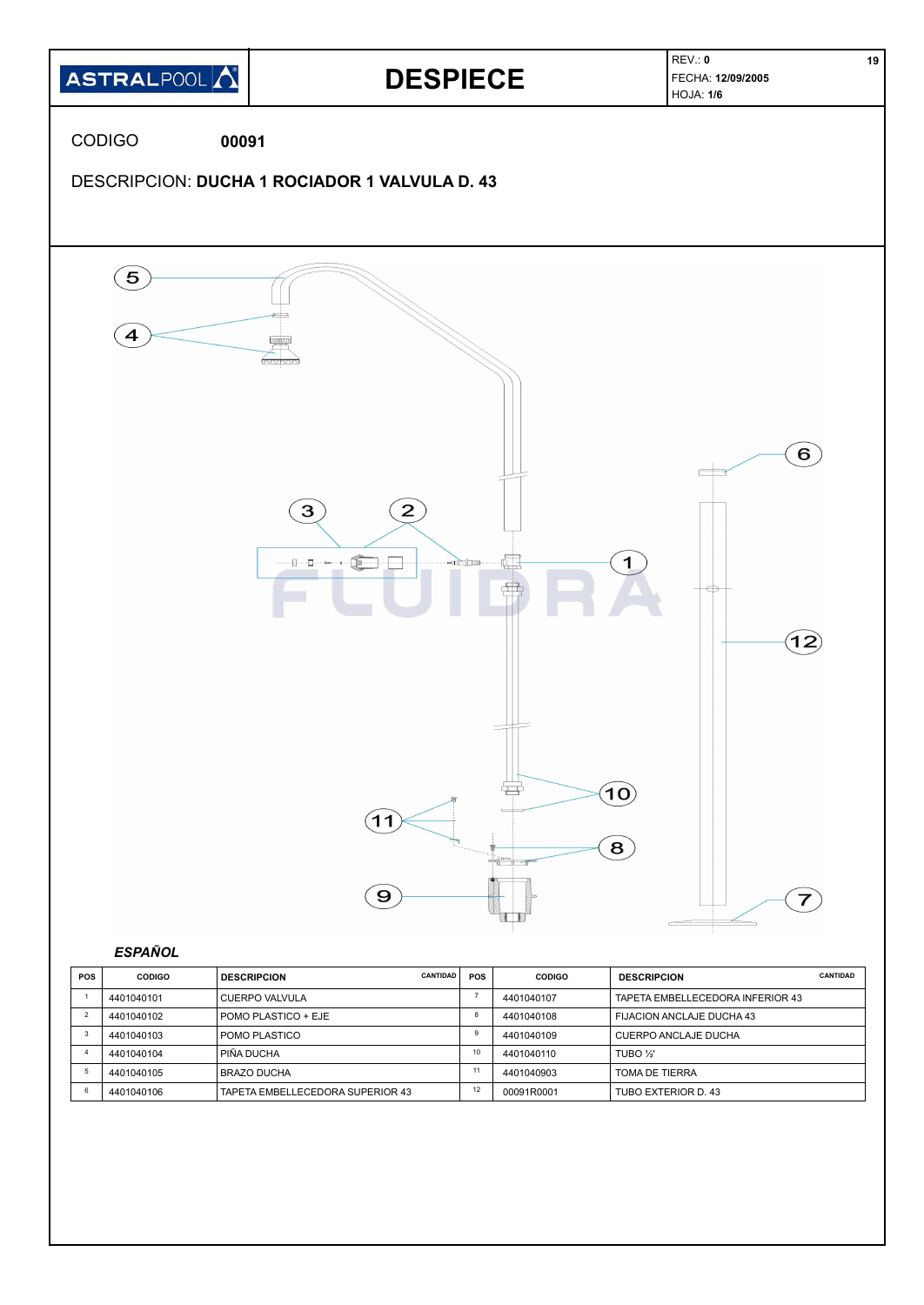

| <b>FRANCAIS</b> |
|-----------------|
|-----------------|

| <b>POS</b> | CODE       | <b>QUANTITE</b><br><b>DESCRIPTION</b> | <b>POS</b> | CODE       | <b>QUANTITE</b><br><b>DESCRIPTION</b> |
|------------|------------|---------------------------------------|------------|------------|---------------------------------------|
|            | 4401040101 | TE ROBINET DE DOUCHE                  |            | 4401040107 | <b>ENJOLIVEUR INFERIEUR 43</b>        |
|            | 4401040102 | ROBINET PLASTIQUE + AXE               | - 8        | 4401040108 | 1/2 ENCRAGE SUPÉRIEUR AVEC PRISE DE   |
|            | 4401040103 | ROBINET PLASTIQUE                     | g          | 4401040109 | CORPS D'ANCRAGE DE DOUCHE             |
|            | 4401040104 | POMMEAU DE DOUCHE                     | 10         | 4401040110 | TURF 1/2"                             |
|            | 4401040105 | BRAS DE DOUCHE                        | 11         | 4401040903 | PRISE DE TERRE                        |
|            | 4401040106 | <b>ENJOLIVEUR SUPERIEUR 43</b>        | 12         | 00091R0001 | TUBE EXTERIEUR D.43                   |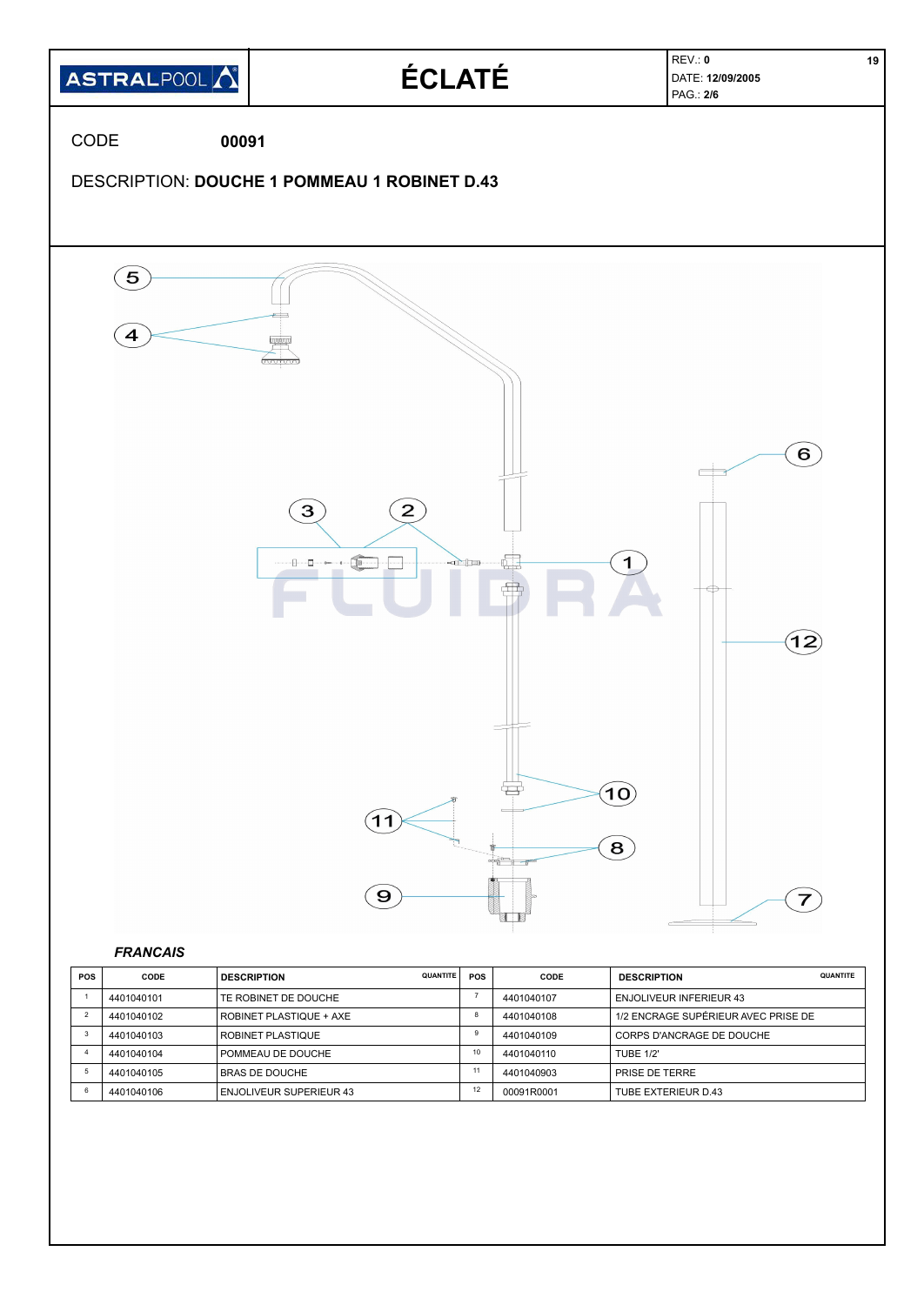

| <b>POS</b> | CODE       | <b>QUANTITY</b><br><b>DESCRIPTION</b> | POS | CODE       | <b>DESCRIPTION</b>          | QUANTITY |
|------------|------------|---------------------------------------|-----|------------|-----------------------------|----------|
|            | 4401040101 | <b>VALVE SOCKET</b>                   |     | 4401040107 | <b>BOTTOM ESCUTCHEON 43</b> |          |
|            | 4401040102 | PLASTIC HANDLE + PIN                  | ŏ   | 4401040108 | SHOWER ANCHOR D 43          |          |
|            | 4401040103 | VALVE HANDLE                          | 9   | 4401040109 | SHOWER ANCHORING FIXTURE    |          |
|            | 4401040104 | SHOWER HEAD                           | 10  | 4401040110 | $1/2$ ' PIPE                |          |
|            | 4401040105 | SHOWER ARM                            | 11  | 4401040903 | <b>EARTH CONNECTION</b>     |          |
|            | 4401040106 | TOP ESCUTCHEON PLATE 43               | 12  | 00091R0001 | COLUMN D 43                 |          |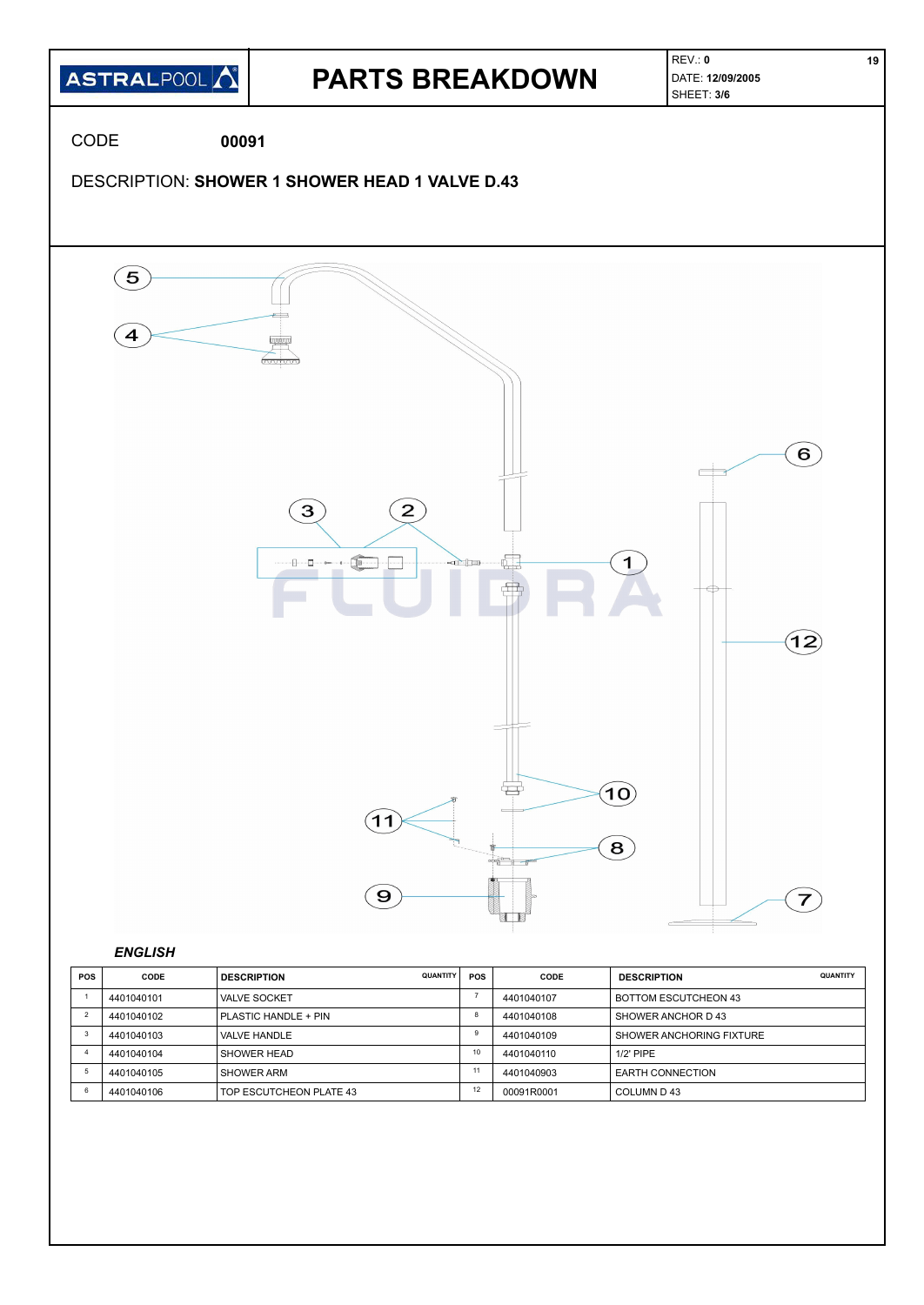

| POS | <b>CODICE</b> | <b>QUANTITA'</b><br><b>DESCRIZIONE</b> | <b>POS</b> | <b>CODICE</b> | <b>DESCRIZIONE</b>               | QUANTITA' |
|-----|---------------|----------------------------------------|------------|---------------|----------------------------------|-----------|
|     | 4401040101    | I CORPO VALVOLA                        |            | 4401040107    | COPRIFLANGIA 43                  |           |
|     | 4401040102    | l POMELLO + ASSE VALVOLA               | 8          | 4401040108    | FISSAGGIO ANCORAGGIO DOCCIA D 43 |           |
|     | 4401040103    | I POMELLO IN PLASTICA                  | 9          | 4401040109    | CORPO ANCORAGGIO DOCCIA          |           |
|     | 4401040104    | DIFFUSORE DOCCIA                       | 10         | 4401040110    | <b>TUBO 1/2'</b>                 |           |
|     | 4401040105    | <b>BRACCIO DOCCIA</b>                  | 11         | 4401040903    | PRESA A TERRA                    |           |
|     | 4401040106    | COPRIFLANGIA 43                        | 12         | 00091R0001    | TUBO ESTERNO D.43                |           |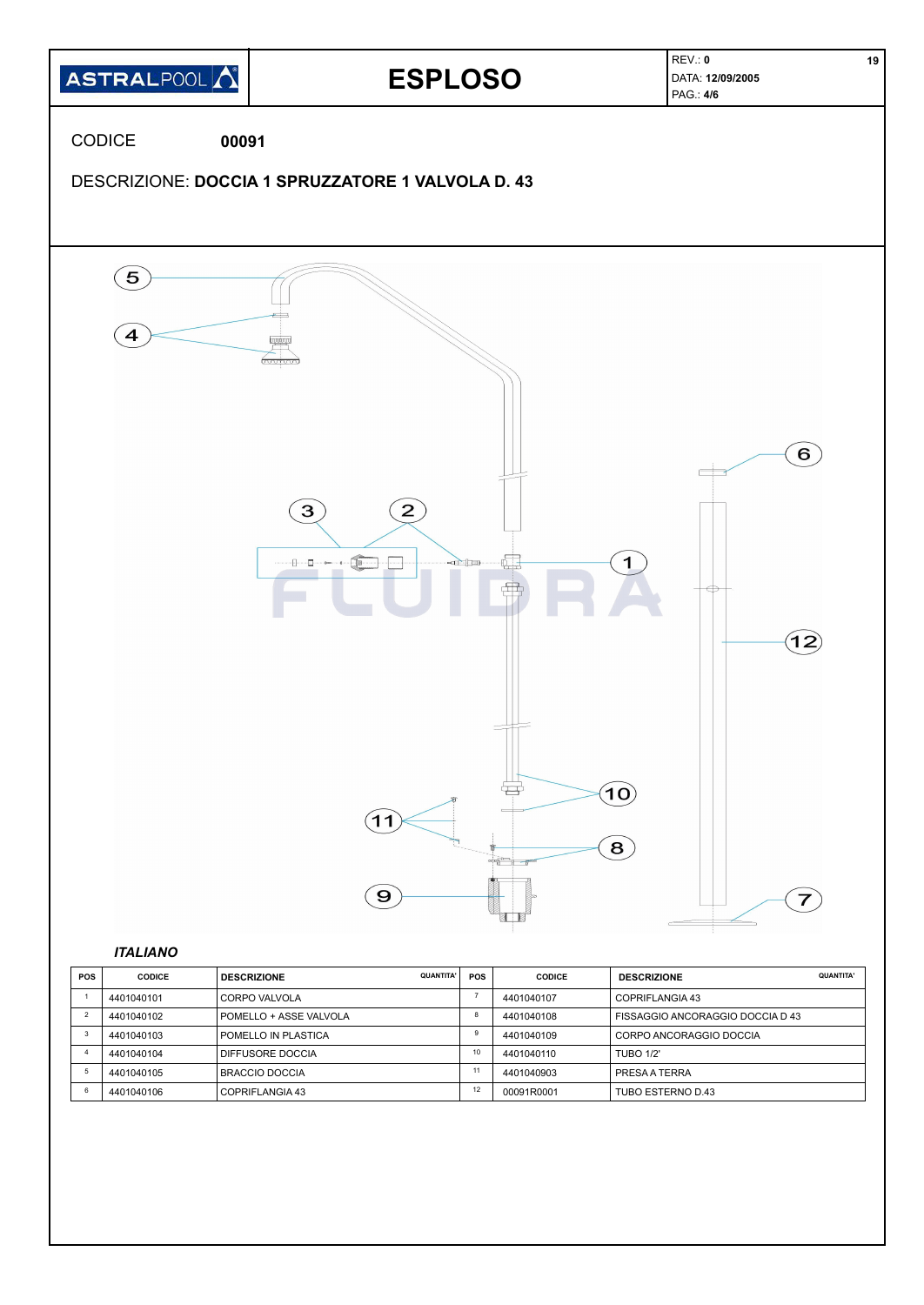

| <b>POS</b> | CODE       | <b>MENGE</b><br><b>BESCHREIBURG</b> | <b>POS</b> | CODE       | <b>BESCHREIBURG</b>             | <b>MENGE</b> |
|------------|------------|-------------------------------------|------------|------------|---------------------------------|--------------|
|            | 4401040101 | <b>GEHÄUSE VENTIL</b>               |            | 4401040107 | DEKO-ABSCHLUSSRING UNTEN 43     |              |
|            | 4401040102 | DREHGRIFF KUNSTSTOFF MIT ACHSE      | 8          | 4401040108 | FIXIERUNG DUSCHVERANKERUNG 43   |              |
|            | 4401040103 | DREHGRIFF KUNSTSTOFF                | g          | 4401040109 | <b>VERANKERUNG DUSCHEINHEIT</b> |              |
|            | 4401040104 | <b>DUSCHKOPF</b>                    | 10         | 4401040110 | <b>ROHR 1/2'</b>                |              |
|            | 4401040105 | <b>DUSCHARM</b>                     |            | 4401040903 | <b>ERDUNG</b>                   |              |
|            | 4401040106 | DEKO-ABSCHLUSSRING OBEN 43          | 12         | 00091R0001 | AUSSENROHR D. 43                |              |